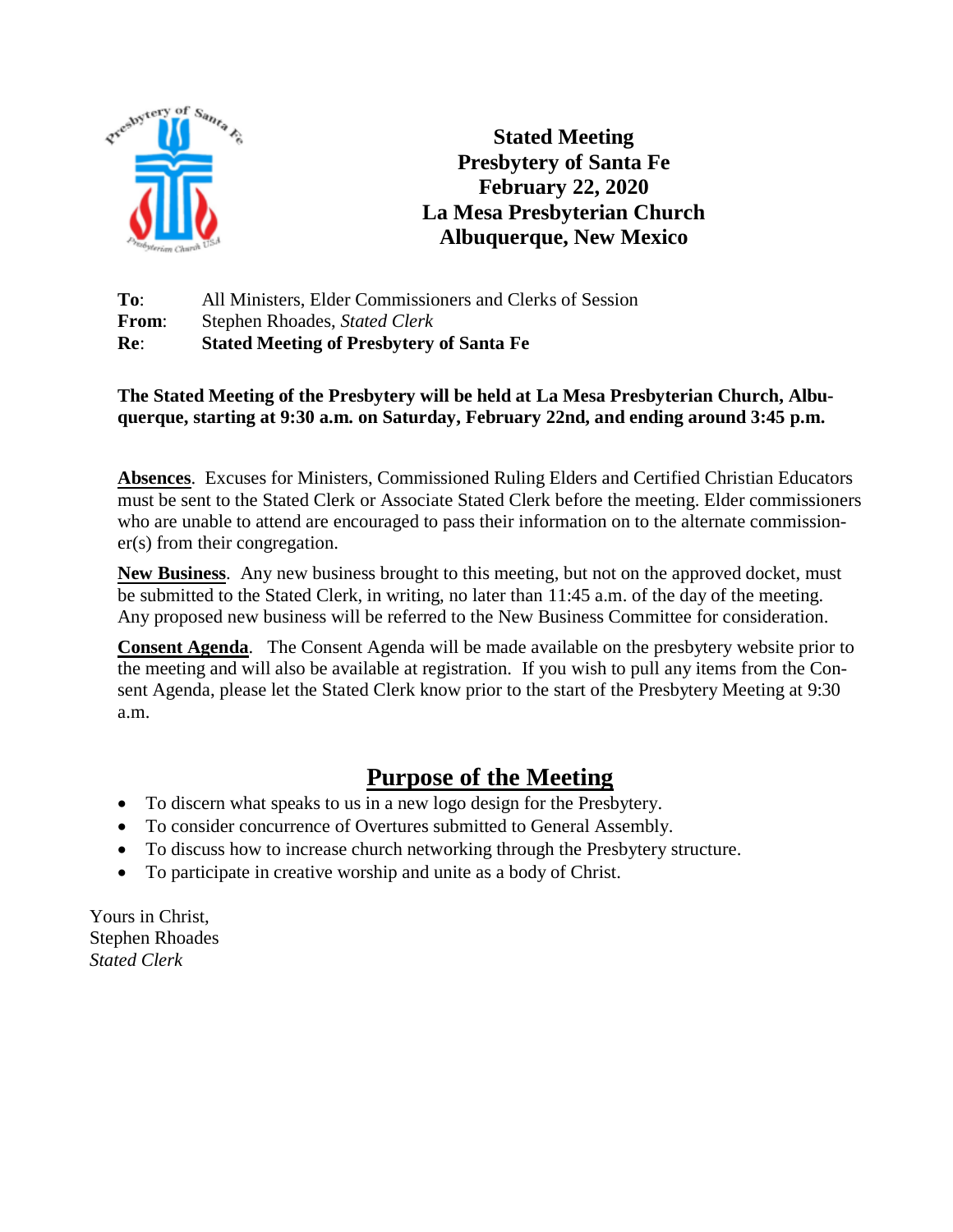#### **PRESBYTERY OF SANTA FE PRESBYTERY MEETING INFORMATION AND REGISTRATION Saturday, February 22, 2020 La Mesa Presbyterian Church 7401 Copper Ave NE, Albuquerque, NM 87108**

#### *REGISTRATION DEADLINE IS FEBRUARY 17TH*

#### **Pre-Registration and Fees**

- Pre-Registration and payment for lunch can be made on the [Presbytery website.](https://santafepresbytery.org/) Please see instructions for online registration below. If you cannot register online, please email Tiffany at [admin@santafepresbytery.org](mailto:admin@santafepresbytery.org) or call the presbytery office.
- Cost for lunch on Saturday is \$12.
- **Childcare-** If you will need child care during the meeting, please fill out the online registration to provide information to those who will be providing this care. A registration fee of \$20 per child (meal included) is requested to help defray costs.

#### **Docket, Reports, Requested Actions and other Papers for the Meeting**

Reports for the meeting will be posted on the Presbytery website by February 14th. The draft docket is attached to this document. The final docket will be printed for the meeting. Minutes from the October meeting are posted on the website. *If you would like printed material for the meeting, you may request it through your registration or contact the Presbytery office.*

#### **Parking**

Additional parking will be available at La Mesa Elementary School, located on the southeast corner of Copper and Espanola.

#### **Hotel Accommodations**

A special rate of \$109 has been arranged at the Hilton Garden Inn Uptown for Friday night. Use the following link to book a room:

[http://hiltongardeninn.hilton.com/en/gi/groups/personalized/A/ABQUPGI-PRESBY-20200221/index.jhtml](https://nam02.safelinks.protection.outlook.com/?url=http%3A%2F%2Fhiltongardeninn.hilton.com%2Fen%2Fgi%2Fgroups%2Fpersonalized%2FA%2FABQUPGI-PRESBY-20200221%2Findex.jhtml&data=02%7C01%7Cerin.debee%40hilton.com%7Caac4b3f9b7194a698fe308d79f3b0a4f%7C660292d2cfd54a3db7a7e8f7ee458a0a%7C0%7C0%7C637152948232912894&sdata=1baVsPTZpyrLLQwsSq4EifStq39L5cTxfMIjQC4REwg%3D&reserved=0)

#### **Friday Night Events**

- **Vital Congregations Information Meeting- 6:30-8:00 pm** The Presbytery of Santa Fe will participate in the 2<sup>nd</sup> Wave of the Vital Congregations program. The Vital Congregations Initiative is a two-year covenant relationship between presbyteries and the PC(USA) to prayerfully walk with pastors and existing congregations in intentional efforts of revitalization. This meeting is to introduce the program to interested churches that just want to know more about it. Carlton Johnson, Associate for Vital Congregations, will present and answer questions. A light dinner will be provided. Please email Tiffany at [admin@santafepresbytery.org](mailto:admin@santafepresbytery.org) if you are interested in attending.
- **Presentation on Overtures to the General Assembly- 7:00-8:00 pm** The Overture committee will review and lead discussions on the Overtures that will be presented at General Assembly in June.

#### **Registration**

We will start registration at 8:45 a.m. We encourage you to come early to view the submitted logo designs while you enjoy some coffee.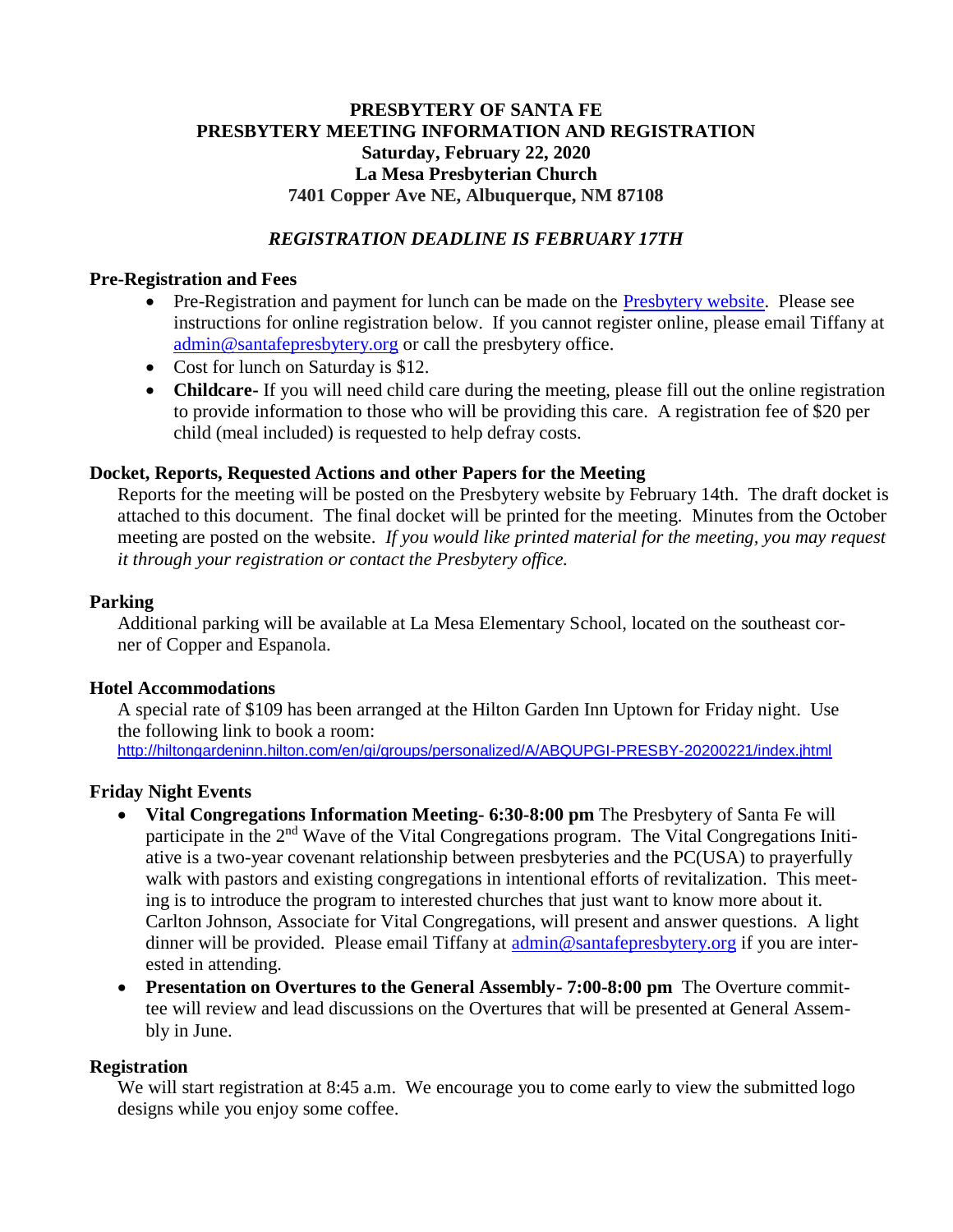#### **New Commissioner Orientation**

New Commissioners (as well as experienced commissioners) are encouraged to attend a new commissioner orientation that will be held on Saturday at 9:00 a.m.

#### **Questions?**

You can reach me at the Presbytery office. The phone number in Albuquerque is 345-5657 or from outside Albuquerque (800) 577-0964. My email address is: [statedclerk@santafepresbytery.org](mailto:statedclerk@santafepresbytery.org). Questions can also be directed to Tiffany Lo-Finch at [admin@santafepresbytery.org.](mailto:admin@santafepresbytery.org)

We all look forward to seeing you at this very full and important meeting of our Presbytery.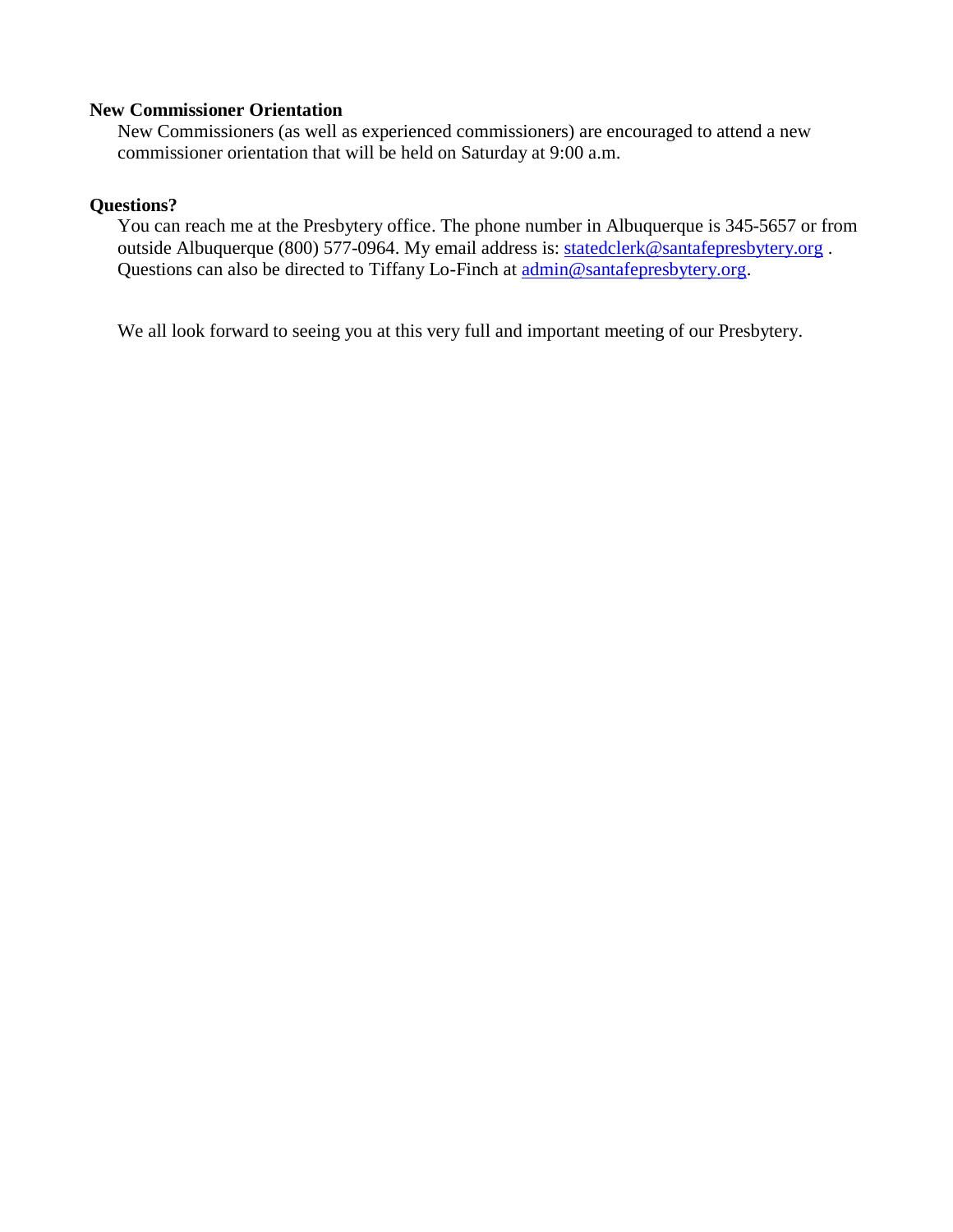# How to Register for a Presbytery Meeting

*For your convenience, it is possible for one person to register an entire group of people. See the instructions below for more information.*

- Go to [http://santafepresbytery.org](http://santafepresbytery.org/)
- If you have an account, skip to step 3. If not, Select "Create an Account" from the top menu.



- Log in by selecting the button in the top right corner of the page.
	- o Input your login information and press "Log in"



 $\circ$  If you need to be reminded of your username or to rest your password, select the "Forgot Login?" link. You will need to know the email address that you used to create your SantaFePresbytery.org account. Once you have requested to be reminded

of your username or to reset your password and email will be sent to you. If it is not in your inbox within a couple of minutes, make sure you check the junk or spam folder. If you cannot remember which email address you used, send a note to [webmas](mailto:webmaster@santafepresbytery.org)[ter@santafepresbytery.org](mailto:webmaster@santafepresbytery.org) and the website management team will provide assistance.

o When you first log in you will be sent to your profile. You may choose or may not choose to personalize your profile. Otherwise, return to homepage by clicking on the PoSF logo or selecting the home button on the top menu.

# **Upcoming events**

#### **June 27 Presbytery Meeting**

Pre-register for the Presbytery Meeting

Download current and prior Presbytery Meeting materials HERE

Committee members may submit there Presbytery materials **HFRF** 

#### You are already registered for this event

Details **Cancel Registration**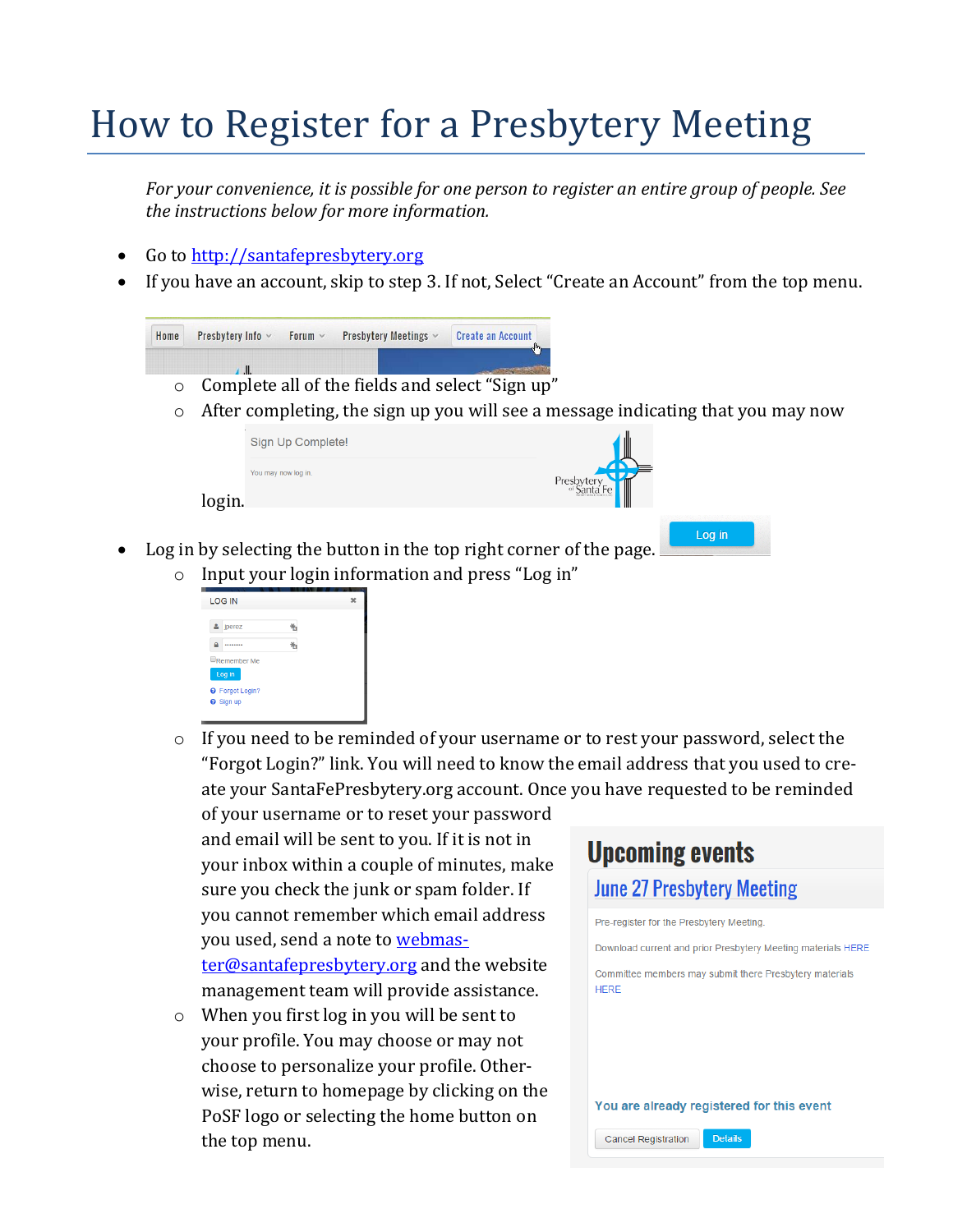o Register for the Presbytery Meeting by selecting the "Register Online" link from the "Presbytery Meeting Info" menu on the right sidebar column of the home page.

|                                | <b>Upcoming events</b>                                                 |                                          |                     |
|--------------------------------|------------------------------------------------------------------------|------------------------------------------|---------------------|
|                                | <b>June 27 Presbytery Meeting</b>                                      |                                          |                     |
|                                | Pre-register for the Presbytery Meeting.                               | <b>Event Date</b>                        | 06-27-2015 9:00 am  |
|                                | Download current and prior Presbytery Meeting materials HERE           | <b>Event End Date</b>                    | 06-27-2015 3:30 pm  |
| <b>Presbytery Meeting Info</b> | Committee members may submit there Presbytery materials<br><b>HERE</b> | <b>Registration</b><br><b>Start Date</b> | 06-01-2015 12:00 am |
|                                |                                                                        | <b>Cut off date</b>                      | 06-22-2015 12:00 pm |
|                                |                                                                        | Capacity                                 | Unlimited           |
| Register Onling                |                                                                        | Registered                               |                     |
| Download Presbytery Materials  | <b>Details</b><br>Register (Individual)<br>Register (Group)            |                                          |                     |

- o Select "Register (Individual)" if you are only signing yourself up. Complete the information on the "Individual Registration" page. If you will be having lunch at the meeting, select that option and you will receive an invoice by email with your confirmation for the amount due, otherwise attendance is free. You may mail the payment in to the Presbytery office to arrive before the meeting or pay when you arrive. If you have any food allergies or comments, include them before you select the "Process Registration" button. You will receive an email confirming the registration and a reminder 3 days before the event.
- o Select "Register (Group)" if you will be completing the registration for everyone from your organization that will be attending. This is helpful for couples or administrators who wish to complete the event registration in one step and receive one invoice. After inputting the information of those who will be attending, you can input Billing Information, i.e., who will get the invoice sent to them. Everyone in the group will receive an email notification of the registration and a reminder 3 days before the event.
- To cancel, return via the "Register Online" link. You will see a notification that you are already registered for this event. Select the "Cancel Registration" button to complete your cancelation.

NOTE: If you registered as an individual, this will only cancel your registration. If you registered a group, it will cancel all of their registrations and a new registration will have to be completed. If you registered as an individual and you want to change it to a group registration, you will need to cancel your individual registration and resubmit the information for a group registration.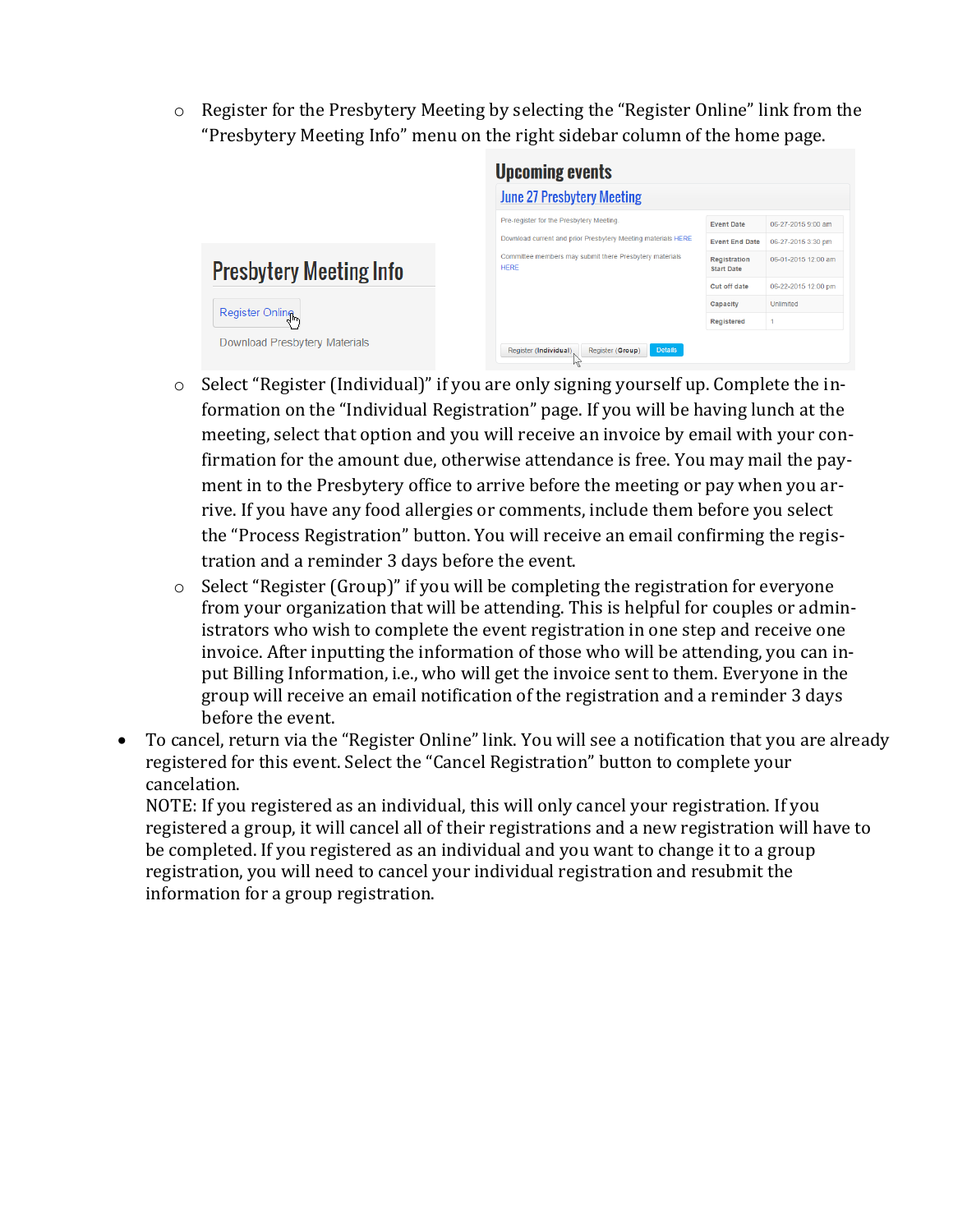#### *DRAFT* **DOCKET PRESBYTERY MEETING Presbytery of Santa Fe La Mesa Presbyterian Church, Albuquerque Saturday, February 22, 2020**

*Friday, February 21*

| 6:30 PM   Vital Congregations Information Meeting-Dinner pro- | Carlton Johnson  |
|---------------------------------------------------------------|------------------|
| vided                                                         |                  |
| 7:00 PM   Presentation on Overtures to General Assembly       | Overture Commit- |
|                                                               | tee              |

## *Saturday, February 22*

| 8:45 AM  | Registration opens                                  |                     |  |
|----------|-----------------------------------------------------|---------------------|--|
|          | Logo Gallery in the Fellowship Hall                 |                     |  |
|          | Logo Conversations over coffee                      |                     |  |
| 9:00 AM  | New Commissioner Orientation- Library               | Stephen Rhoades,    |  |
|          |                                                     | <b>Stated Clerk</b> |  |
| 9:30 AM  | Call to Order/Convene with Prayer                   | Seth Finch,         |  |
|          | Acknowledgement of Whose Land We Are On             | Moderator           |  |
|          | Declaration of Quorum                               | Stephen Rhoades     |  |
|          | Approval of Docket (#1) Rules of Decorum (#1a)      |                     |  |
|          | Welcome & Arrangements                              | Trey Hammond,       |  |
|          |                                                     | La Mesa             |  |
|          | Seating of Corresponding Members                    |                     |  |
|          | Conrad Rocha, Synod of the Southwest                |                     |  |
|          | Introduction of New Commissioners/Guests and Visi-  |                     |  |
|          | tors                                                |                     |  |
|          | Appointment of New Business Committee               |                     |  |
|          | Approval of Consent Agenda (#1b)                    |                     |  |
|          | Introduction of our Partners in Ministry            |                     |  |
|          | Louisville Seminary-Sandra Moon                     |                     |  |
|          | Board of Pensions-Kristin Leucht                    |                     |  |
|          | Presbyterian Foundation-Maggie Harmon               |                     |  |
|          | Vital Congregations Program-Carlton Johnson         |                     |  |
|          | Mission Co-Worker-Leisa Wagstaff                    |                     |  |
| 9:55     | Explanation of the Logo Process                     | Seth Finch          |  |
| 10:00AM  | Worship- Improv service                             |                     |  |
|          | Commissioning of GA Commissioners                   |                     |  |
|          | Communion                                           |                     |  |
| 11:15 AM | Greetings from Mission Co-worker                    | Leisa Wagstaff      |  |
| 11:20 AM | Reflection on Logo Group 1                          |                     |  |
| 11:30 AM | <b>Overture Task Force</b>                          | Lindsay Caldwell,   |  |
|          | Consideration of Concurrence of Overtures from Oth- | Jayne Ruiz, Richard |  |
|          | er Councils to General Assembly (#100s)             | Safford             |  |
| 11:55AM  | Report from Review of Presbytery Design Task Force  | Ginna Bairby        |  |